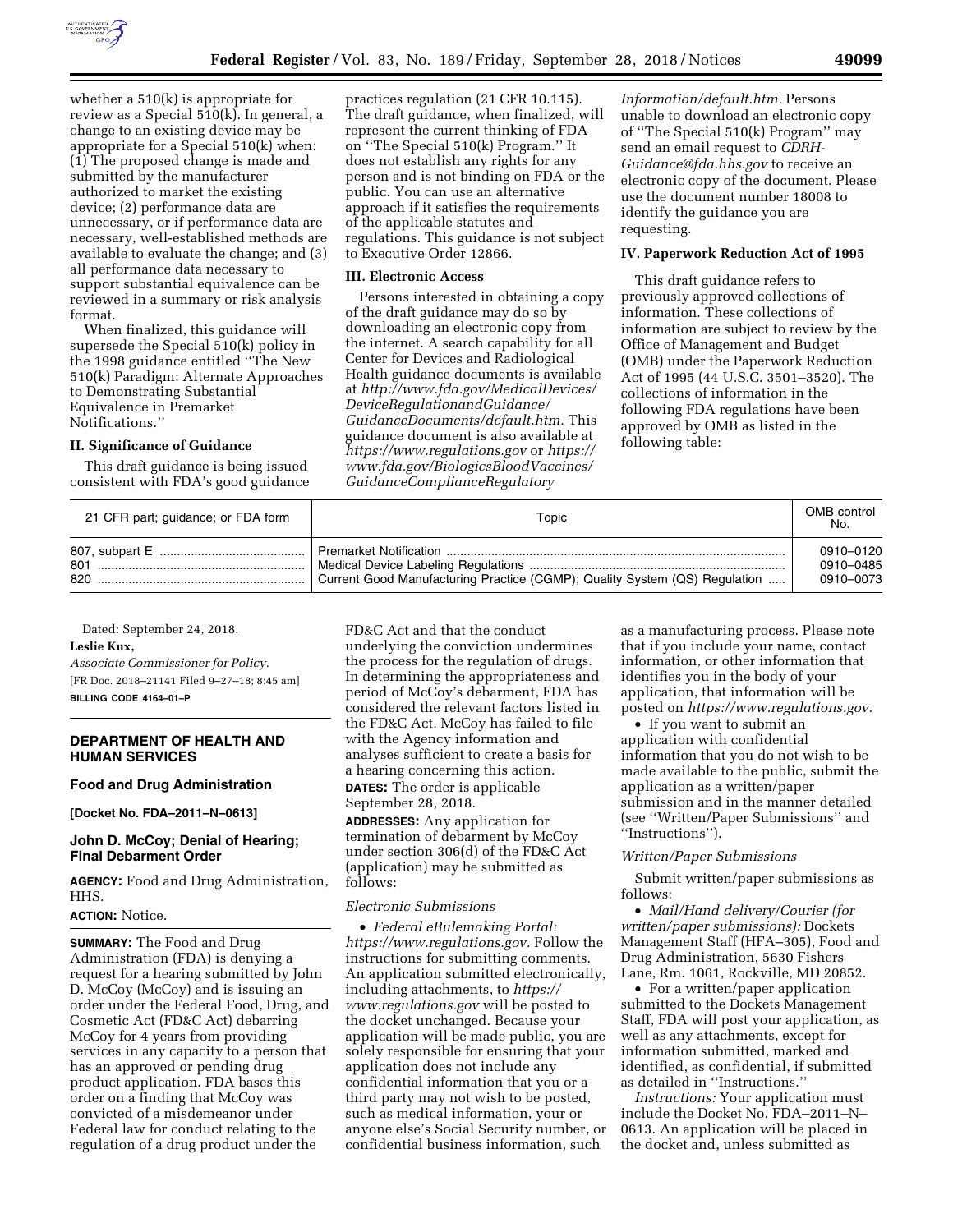''Confidential Submissions,'' publicly viewable at *<https://www.regulations.gov>* or at the Dockets Management Staff between 9 a.m. and 4 p.m., Monday through Friday.

• Confidential Submissions—To submit an application with confidential information that you do not wish to be made publicly available, submit your application only as a written/paper submission. You should submit two copies total. One copy will include the information you claim to be confidential with a heading or cover note that states ''THIS DOCUMENT CONTAINS CONFIDENTIAL INFORMATION.'' The Agency will review this copy, including the claimed confidential information, in its consideration of your application. The second copy, which will have the claimed confidential information redacted/blacked out, will be available for public viewing and posted on *[https://www.regulations.gov.](https://www.regulations.gov)* Submit both copies to the Dockets Management Staff. If you do not wish your name and contact information to be made publicly available, you can provide this information on the cover sheet and not in the body of your application and you must identify this information as ''confidential.'' Any information marked as ''confidential'' will not be disclosed except in accordance with 21 CFR 10.20 and other applicable disclosure law. For more information about FDA's posting of comments to public dockets, see 80 FR 56469, September 18, 2015, or access the information at: *[https://www.gpo.gov/](https://www.gpo.gov/fdsys/pkg/FR-2015-09-18/pdf/2015-23389.pdf) [fdsys/pkg/FR-2015-09-18/pdf/2015-](https://www.gpo.gov/fdsys/pkg/FR-2015-09-18/pdf/2015-23389.pdf)  [23389.pdf](https://www.gpo.gov/fdsys/pkg/FR-2015-09-18/pdf/2015-23389.pdf)*.

*Docket:* For access to the docket, go to *<https://www.regulations.gov>* and insert the docket number, found in brackets in the heading of this document, into the ''Search'' box and follow the prompts and/or go to the Dockets Management Staff, 5630 Fishers Lane, Rm. 1061, Rockville, MD 20852 between 9 a.m. and 4 p.m., Monday through Friday. Publicly available submissions may be seen in the docket.

**FOR FURTHER INFORMATION CONTACT:**  Rachael Vieder Linowes, Office of Scientific Integrity, Food and Drug Administration, 10903 New Hampshire Ave., Bldg. 1, Rm. 4206, Silver Spring, MD 20993, 240–402–5931.

# **SUPPLEMENTARY INFORMATION:**

#### **I. Background**

Section 306(b)(2)(B)(i)(I) of the FD&C Act (21 U.S.C. 335a(b)(2)(B)(i)(I)) permits FDA to debar an individual if it finds that: (1) The individual has been convicted of a misdemeanor under Federal law for conduct relating to the development or approval, including the

process for development or approval, of a drug product or otherwise relating to the regulation of a drug product under the FD&C Act and (2) the type of conduct that served as the basis for the conviction undermines the process for the regulation of drugs.

On April 20, 2009, in the U.S. District Court for the District of Arizona, McCoy pled guilty to a misdemeanor, namely adulterating a drug while held for sale after shipment in interstate commerce in violation of sections  $301(k)$ ,  $303(a)(1)$ , and 501(d) of the FD&C Act (21 U.S.C. 331(k), 333(a)(1) and 351(d)). The conduct underlying the conviction involved the adulteration of BOTOX®/ BOTOX® Cosmetic (BOTOX®). BOTOX® is a biological product derived from Botulinum Toxin Type A that is manufactured by Allergan, Inc., and was approved by FDA for use on humans. Toxin Research International was an Arizona corporation that marketed and sold TRI-Toxin, a Botulinum Toxin Type A product that was neither approved nor licensed by FDA. According to the records of the criminal proceedings, McCoy, while a physician at Skinovative Laser Center, mixed FDA-approved BOTOX® with TRI-toxin, while the BOTOX® was held for sale after shipment in interstate commerce, such that the BOTOX® was adulterated under section 501(d) of the FD&C Act.

By letter dated October 24, 2011, FDA's Office of Regulatory Affairs (ORA) notified McCoy of its proposal to debar him for 4 years from providing services in any capacity to a person having an approved or pending drug product application. The proposal outlined findings concerning three relevant factors ORA considered in determining the appropriateness and period of debarment, as provided in section 306(c)(3) of the FD&C Act. ORA found that the nature and seriousness of the offense and the nature and extent of voluntary steps to mitigate the effect on the public were unfavorable factors for McCoy. The absence of prior convictions involving matters within FDA's jurisdiction was a favorable factor. ORA concluded, ''Weighing all the factors, particularly the nature and seriousness of the conduct underlying your conviction, the Agency has determined that the unfavorable factors outweigh the favorable factors, and therefore warrant the imposition of a four year permissible debarment in this case.''

In a letter dated November 23, 2011, through counsel, McCoy requested a hearing on the proposal. In his hearing request, McCoy argues that there are disputed issues of material fact that FDA must consider, under section

306(c)(3) of the FD&C Act, in determining the appropriateness and period of debarment. McCoy also indicated that additional information justifying the hearing would be forthcoming. More than 60 days have passed from the date McCoy received ORA's letter, and McCoy has not filed any additional information.

Under the authority delegated to him by the Commissioner of Food and Drugs, the Director of the Office of Scientific Integrity (OSI) has considered McCoy's request for a hearing. Hearings are granted only if there is a genuine and substantial issue of fact. Hearings will not be granted on issues of policy or law, on mere allegations, denials or general descriptions of positions and contentions, or on data and information insufficient to justify the factual determination urged (see § 12.24(b) (21 CFR 12.24(b))).

OSI has considered McCoy's arguments and concludes that they are unpersuasive and fail to raise a genuine and substantial issue of fact requiring a hearing.

### **II. Arguments**

In his hearing request, McCoy first contends that there are disputed issues of material fact with respect to whether he voluntarily acted to mitigate the impact of his offense on the public (see section  $306(c)(3)(C)$  of the FD&C Act). ORA found no evidence that McCoy took any voluntary steps to mitigate the impact on the public. McCoy has not provided any specific allegations or evidence supporting his general assertion that the facts underlying ORA's findings are in dispute. Although McCoy indicated that he would submit additional information supporting his hearing request, he has not done so. Under § 12.24(b)(2), a hearing will not be granted on the basis of mere allegations or denials or general descriptions of positions and contentions. McCoy's bare assertion that there are disputed issues of fact with respect to that consideration fails to create a genuine and substantial issue of fact that warrants a hearing. Upon similar reasoning, McCoy's claim that the disputed issues of fact are not limited to those raised in his hearing request also falls far short of justifying a hearing.

Finally, McCoy contends that there are disputed issues of material fact with respect to whether, under section 306(c)(3)(D) of the FD&C Act, the extent to which changes in ownership, management, or operations has corrected the causes of any offense involved and provide reasonable assurances that the offense will not